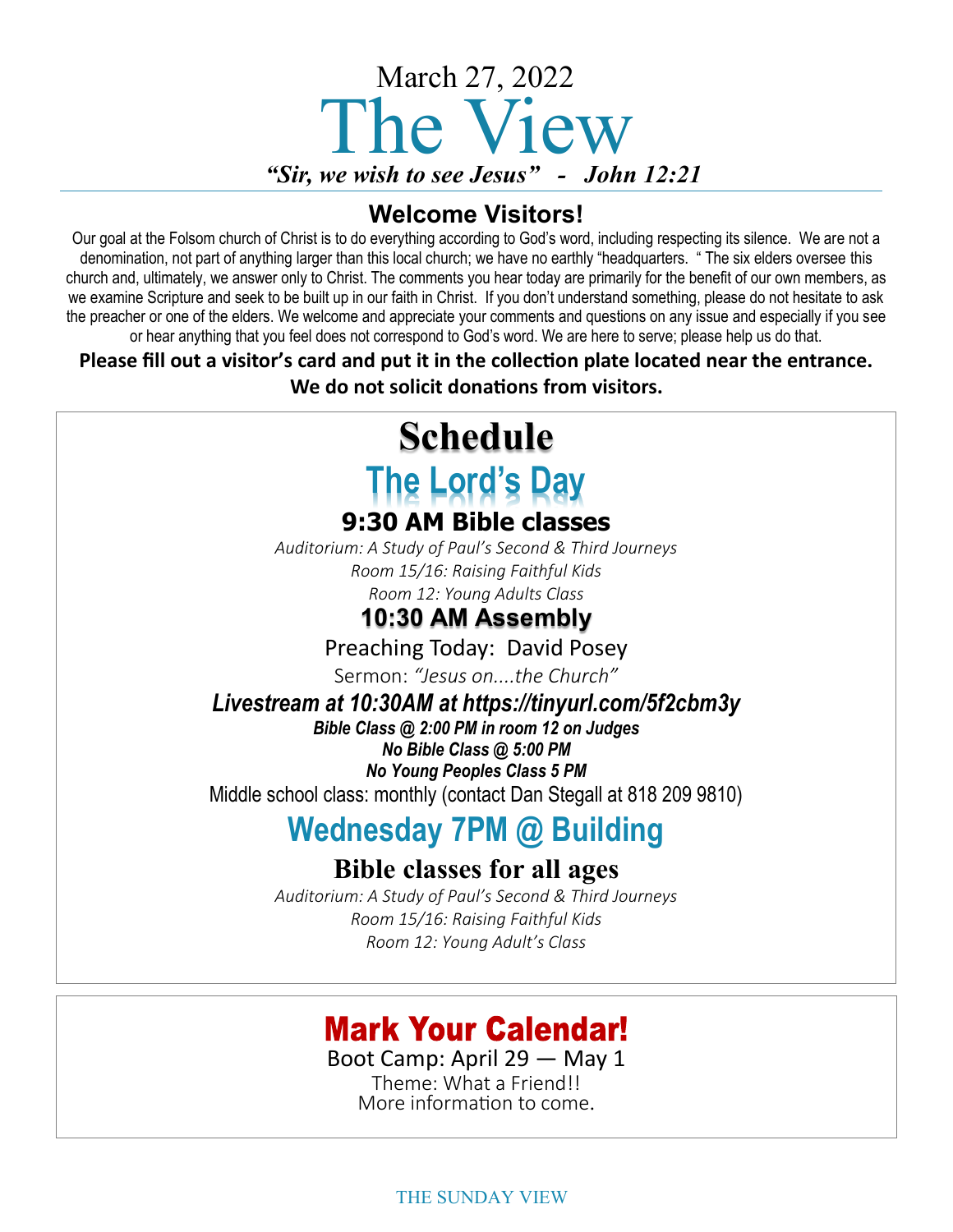### **Making Today's Worship Meaningful**

#### Dee Bowman

Worship is vital to the spiritual welfare of the Christian. It gives us the opportunity to make our adoring reverence real, our desire to please the Master practical. Thanks be to Him, He has not left us without information as to what is pleasing to Him and how we can respect and revere Him.

First, He wants your heart. There is no true worship without the involvement of the inner man. To worship Him is to seek Him and that seeking begins in the heart. It begins by recognizing Him as the true God, as the Creator, as the Savior of mankind. It begins by acknowledging our need for Him, our respect and admiration for all He has done, our thanksgiving for His providence. Give Him your heart and you have commenced to worship Him. See Matthew 22:37.

Second, He wants your mind. Worship is more than an emotional experience; it involves the mind. It is the mind that recognizes God for what He is. It is the mind that determines love and plans appreciation. It is the mind that glorifies and exalts. It is the mind with which we ascertain what is pleasing to Him so that we may know for a certainty that we are pleasing Him. If you don't worship with your mind you don't worship at all. See Romans 1:21-23.

Third, He wants your agreement. Agreement with God equals fellowship with Him. It means you have looked at His word and agreed to be part of Him. It means He now has control of your life and that your worship of Him is not some subjective experience you have conjured up in your own mind, but the reverential respect you have determined to be acceptable to Him. You bow your knee before Him, allowing Him control of all that you are. There can be no genuine worship where there is not genuine unity. See 1 John 1:1-10.

Fourth, He wants your attention. Just because the acts of worship in which you participate are approved of God does not assure that your worship is acceptable. Worship demands attention. You can't celebrate the Lord's Supper and have your mind on something else all the while. You can't sing praises to Him and be thinking about your job, or your friends, or what's for lunch. Concentration is what worship is all about in the first place; it is a proper focus, a genuine desire to find and please the object of your affection. Tune in or you're tuned out. See 1 Corinthians 11:27-28.

True worship is good for the heart, good for the soul, good for the mind. True worship brings you into close proximity to the Father. It strengthens your resolve, guards against sin, galvanizes your hope, elongates your view. Take heed today and make your worship what it ought to be and you will leave happy and satisfied, forgiven and strengthened.

### **Make Sunday Special**

Dee Bowman

Sunday is special. It's the day of His resurrection. It's the day of devotion to God, a day for spiritual service and rejoicing. It's the day God ordained for worship and service. It's the day when we keep the memorial of Jesus' death, the Lord's Supper. It's a day for singing and praying and being together. It's a day for spiritual feasting.

Sometimes I think we take the Lord's Day for granted. We become so familiar with it that we fail to give it the thought and emphasis it deserves. If we're not careful, it can become plain, ordinary.

Please allow me a few observations on how you can make Sunday even more special. These are suggestions, not rules; but they are worth consideration, methinks.

Dress appropriately. If Sunday is a special day, it deserves some special things. Appropriate dress is one of them. Now, please be advised that no one here is demanding that a dress code be observed, but it just makes sense that the importance and significance of the Lord's day is not made special by excessive casualness. We should not be casual in our observance of the various blessings of the Lord's day and it just makes good sense that, if things are to be done, "decently and in order" (I Corinthians 14:40), that proper attire is one of them. Incidently, it might interest you to know that the Greek word translated with our word "decently" is defined a "denoting gracefully, becomingly, in a seemly manner" (Vine). Sometimes it even means "honorable."

Leave early. It just makes sense to get here on time. First of all, it indicates interest and concern. No one is advocating that we "tail-gate," getting ready for the services, but being here in a timely manner makes lots of things possible: 1) you have time to get settled and ready for worship or study; 2) you have time to get your mind focused so that when the services commence your mind is already receptive to what is about to occur; 3) you have time to divest yourself of any thoughts or anxieties that might preclude you getting the best from the services. And all it takes is a little planning. How hard can it be here a little early?

Smile. Show people you're happy to be here. When you look like it's a chore to attend, it has an effect on everybody concerned, visitors especially. A sad countenance makes the day dreary. It makes such a difference when people smile. Wrinkles disappear when faces light up. Attitudes, both yours and their's, are affected when you smile at folks. Actually, a smile can change someone's day, bring some sunlight into an otherwise dreary time for somebody. Solomon said it well (Proverbs 15:13): "A merry heart maketh a